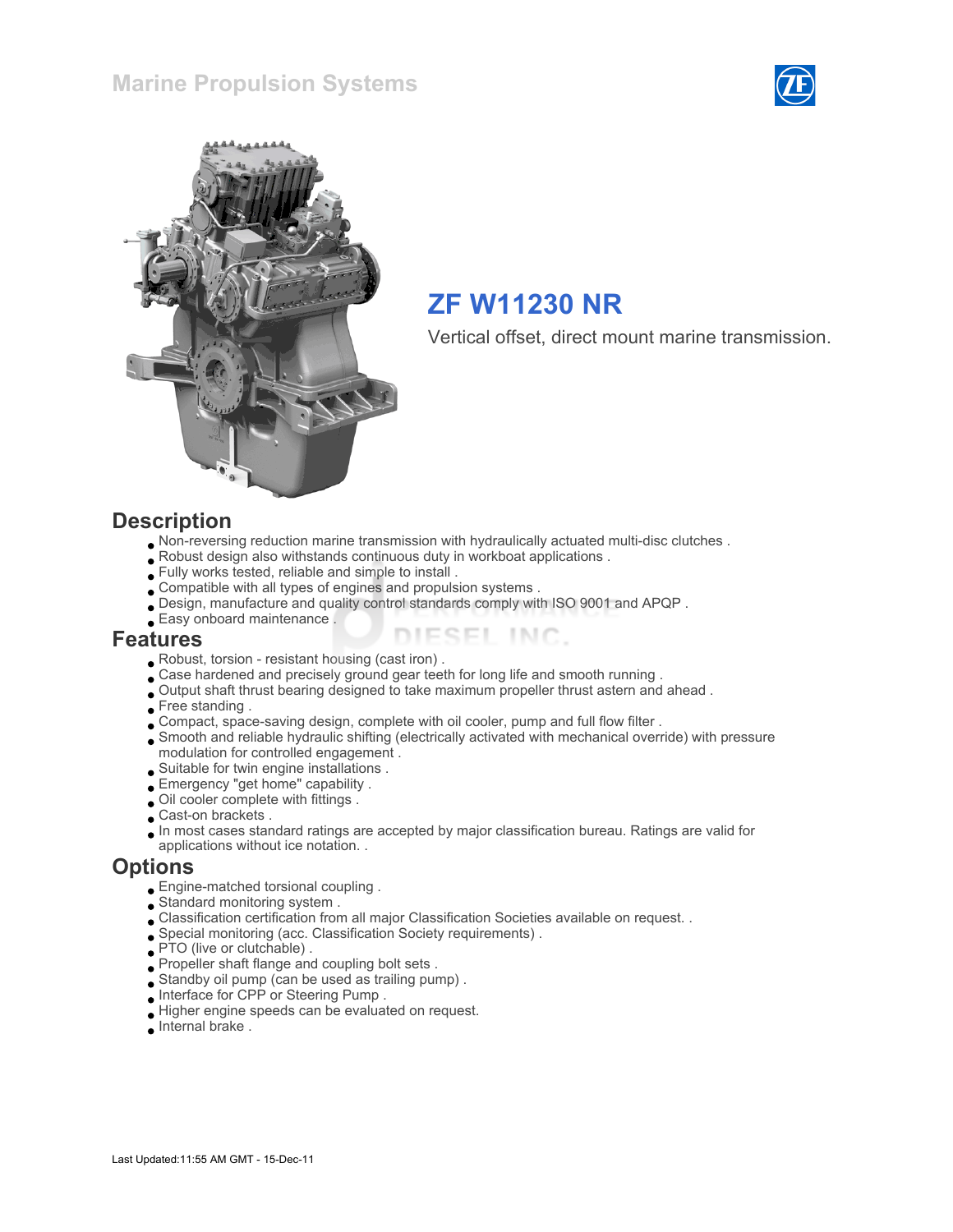# ZF W11230 NR

# Ratings

# Continuous Duty

| <b>RATIOS</b>                 | MAX. TORQUE POWER/RPM |                                                                                  |    | <b>INPUT POWER CAPACITY</b> |           |    |                      |       | MAX.      |    |            |
|-------------------------------|-----------------------|----------------------------------------------------------------------------------|----|-----------------------------|-----------|----|----------------------|-------|-----------|----|------------|
| <b>SEEK</b>                   | Nm                    | ftlb                                                                             | kW | hp                          | <b>kW</b> | hp |                      | kW hp | <b>kW</b> | hp | <b>RPM</b> |
|                               |                       |                                                                                  |    |                             |           |    | 1200 rpm $\parallel$ |       | 1600 rpm  |    |            |
| $\Box$ 4.613*, 5.000*, 5.444* |                       | 15949   11763   1.6701   2.2396   1670   2240   2004   2687   2672   3583   1600 |    |                             |           |    |                      |       |           |    |            |
| $\blacksquare$ 5.960*         |                       | 15614   11516   1.6350   2.1925   1635   2193   1962   2631   2616   3508   1600 |    |                             |           |    |                      |       |           |    |            |
| * Special Order Ratio.        |                       |                                                                                  |    |                             |           |    |                      |       |           |    |            |

Only CEW version available.

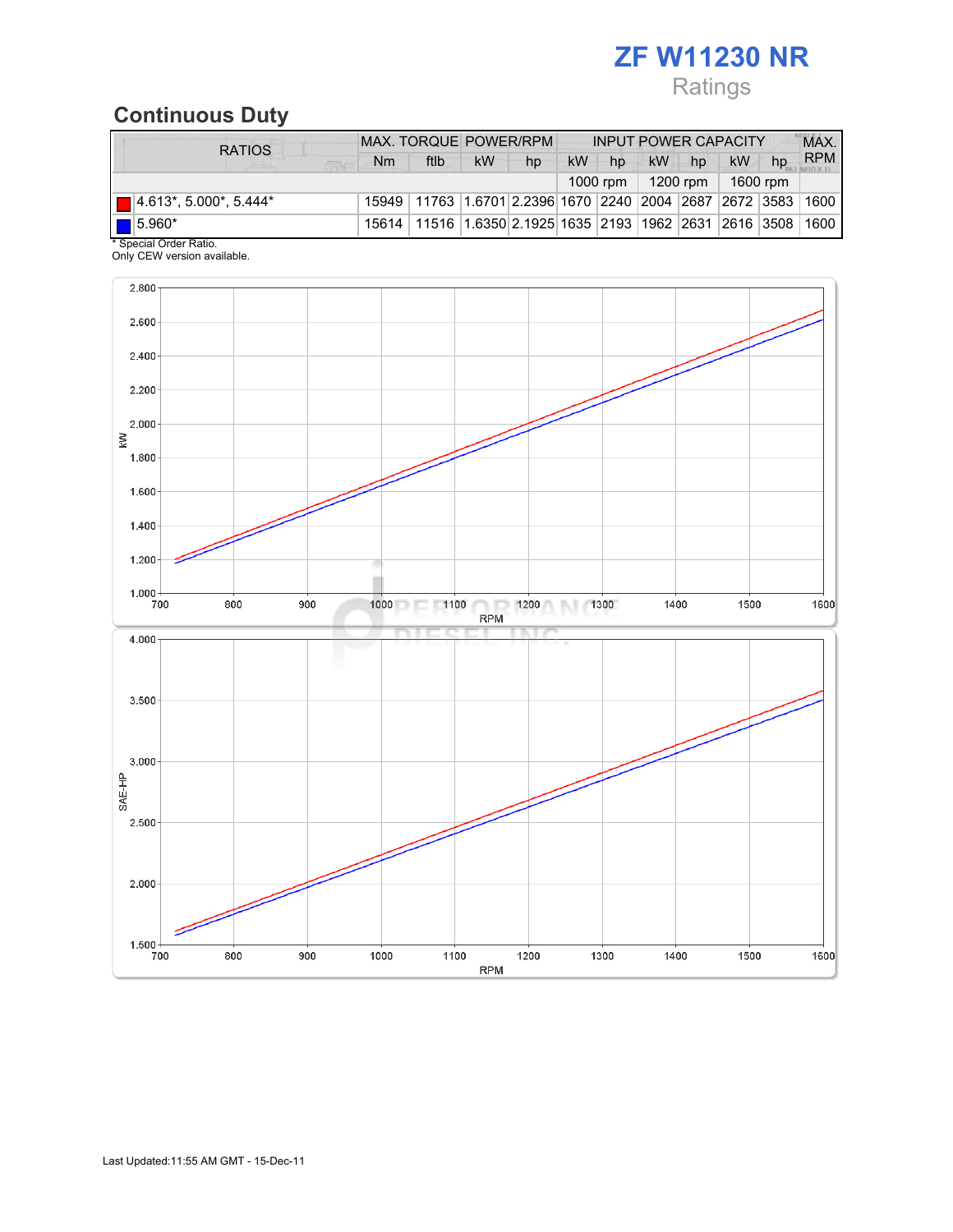

**Dimensions** 





| mm (inches) |                |                |    |                                                                                    |  |                |  |  |  |  |
|-------------|----------------|----------------|----|------------------------------------------------------------------------------------|--|----------------|--|--|--|--|
| А           | B <sub>1</sub> | B2             | H1 | H <sub>2</sub>                                                                     |  | L <sub>1</sub> |  |  |  |  |
| 660 (26.0)  | 825 (32.5)     |                |    | 825 (32.5) 688 (27.1) 1,075 (42.3) 1,562 (61.5) 1,238 (48.7) 379 (14.9) 714 (28.1) |  |                |  |  |  |  |
|             |                | Weight kg (lb) |    | Oil Capacity Litre (US qt)                                                         |  |                |  |  |  |  |
|             |                | 3,300(7,280)   |    |                                                                                    |  | 145 (154)      |  |  |  |  |

DIESEL INC.

# Output Coupling Dimensions

|    |    |  |             |  |  | <b>Bolt Holes</b>                       |     |              |      |      |
|----|----|--|-------------|--|--|-----------------------------------------|-----|--------------|------|------|
|    |    |  |             |  |  |                                         | No. | Diameter (E) |      |      |
| mm | in |  | mm in mm in |  |  | mm                                      |     |              | mm   |      |
|    |    |  |             |  |  | 540 21.3 470 18.5 395 15.6 50.0 1.97 16 |     |              | 36.5 | 1 44 |